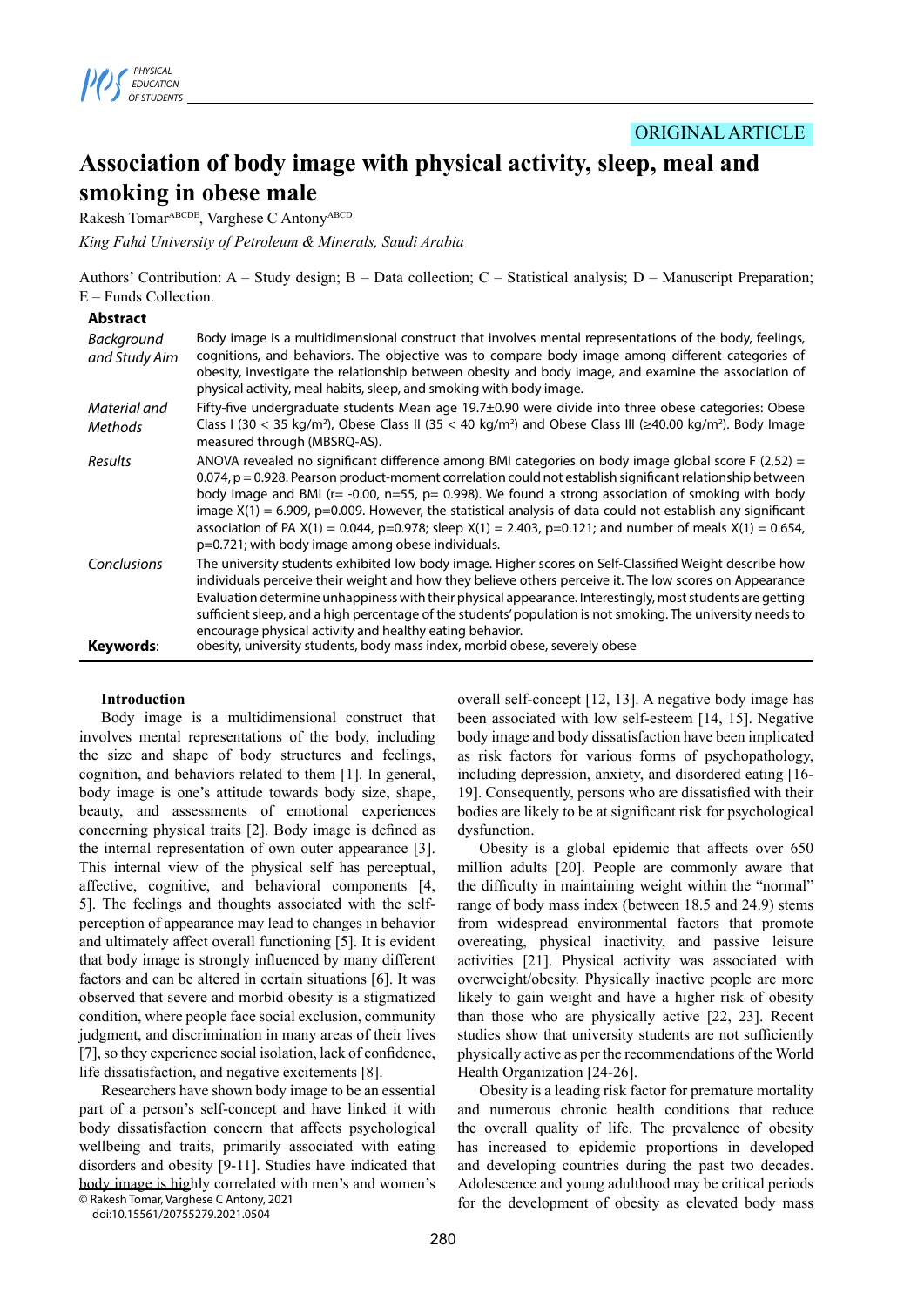

index (BMI) during this time is associated with chronic obesity, higher morbidity, and premature mortality [27,28]. There are many physical, economic, social, familial, emotional, and behavioral consequences of obesity. One of the most common psychological problems is the defect in body image [29]. In the university student population, overweight and obesity affect 23% and 14% of American undergraduate students, respectively [30].

In the Kingdom of Saudi Arabia (KSA), recent studies revealed increasing consumption of animal products and refined foods in the diet at the expense of vegetables and fruits [31]. These dietary changes were accused of increasing the prevalence of overweight and obesity observed among Saudi children, adolescents, and adults in the last few decades [32, 33]. One out of four adult males and three adult females had obesity [34]. The two most contributing factors leading to the obesity epidemic in Saudi Arabia are an imbalanced diet and lack of regular physical activities [35-38]. Studies revealed the prevalence of overweight 21.8% and obesity15.7% among male college students in Saudi Arabia [39]; another study documented that 49.8% of male undergraduate students were overweight or obese [40].

College students are highly exposed to unhealthy eating habits, leading to body weight gain [41]. A high risk of body image and eating disorders within the college population has been found and is on the rise. The dramatic lifestyle change going from high school to college is a stressor that has been shown to influence the risk of weight gain and disrupt eating patterns in college students [42, 43]. The prevalence of obesity, body dissatisfaction, and body image appears to be increasing among the Saudi population. While looking at the reviews, we learned that there was a big gap in the literature on body image research, especially on the male population. The present study objective was to compare the body image among different categories of obesity. Other objectives were to investigate the relationship between obesity and body image; and examine the association of physical activity, meal habits, sleep, and smoking with body image.

#### **Material and Methods**

#### *Participants*

Participants were male undergraduate students from King Fahd University of Petroleum & Minerals, Saudi Arabia. We randomly selected 60 participants with BMI ≥ 30 kg/m2. Online questionnaires (MBSRQ-AS and IPAQ-S) were sent to all 60 participants. Fifty-five students returned both questionnaires completed in all aspects and therefore removed five students with incomplete responses. The age of the students ranged from 18 - 25 years. Based on self-reported BMI, and according to the Center for Disease Control and Prevention, three obese categories were formed: Obese Class I  $(30 \le 35 \text{ kg/m}^2,$ Obese), Obese Class II  $(35 < 40 \text{ kg/m}^2,$  Severely Obese) and Obese Class III (≥40.00 kg/m<sup>2</sup> , Morbidly Obese) [44- 46].

# *Study Design*

The participants were asked to provide demographic

details (name, age, height, weight, time spent on physical activity, smoking habits, hours of sleep, and meal habits). All participants were informed regarding the aims and procedures, written informed consent was obtained prior to the enrolment, and confidentiality was ensured. Research Committee of King Fahd University of Petroleum and Minerals has approved this study through project IN191040, 29 March 2020. Exclusion criteria included anyone who did not complete a minimum of one semester in any undergraduate program; participants undergoing body image or obesity-related therapies were excluded from the study. The questionnaires body image (MBSRQ-AS) and physical activity (IPAQ-S) were prepared in google forms and sent to participants through their emails with a link. The authors sent a reminder email after seven days to ensure the highest response rate possible.

# *Measuring Tools*

#### *Body Image*

The Multidimensional Body Self Relations Questionnaire Appearance Scale (MBSRQ-AS) is considered the most comprehensive measure for assessing body image. The 34-item version of the scale, which evaluates only appearance-related body image constructs. Precisely, the 7-item Appearance Evaluation measures feelings of physical attractiveness and satisfaction/dissatisfaction with one's looks. The 12-item Appearance Orientation subscale assesses the extent of investment in one's appearance, and the 4 item Overweight Preoccupation subscale evaluates fat anxiety, weight vigilance, dieting, and eating restraint. All items were rated on a five-point Likert-type satisfaction/ dissatisfaction scale. The subscales of the current measure demonstrated excellent psychometric properties among both genders and different cultural groups. It is reliable based on internal consistency (Cronbach's alpha = .73 to .89 on the subscale level) and test-retest reliability (r= .74 to .91) according to the published manual [47].

*Physical Activity*

International Physical Activity Questionnaire (IPAQ-S) is a seven items self-reported questionnaire that measures the intensity, frequency, and duration of physical activity of respondents in the last seven days. It estimates total physical activity in MET-min/week and time spent sitting [48].

*Statistical Analysis*

The demographic characteristics of the data were summarized using numbers and percentages. The descriptive statistics were computed to assess the status of participants' body image. Analysis of Variance (ANOVA) was employed to compare the significant mean difference among obese groups and body image factors. The correlation coefficient was used to measure the relationship between obesity and body image. To determine the association between qualitative demographic variables and body image, Chi-square was analyzed. All statistical analyses were performed using IBM SPSS version 24.0. The level of significance for acceptance was  $P < 0.05$ .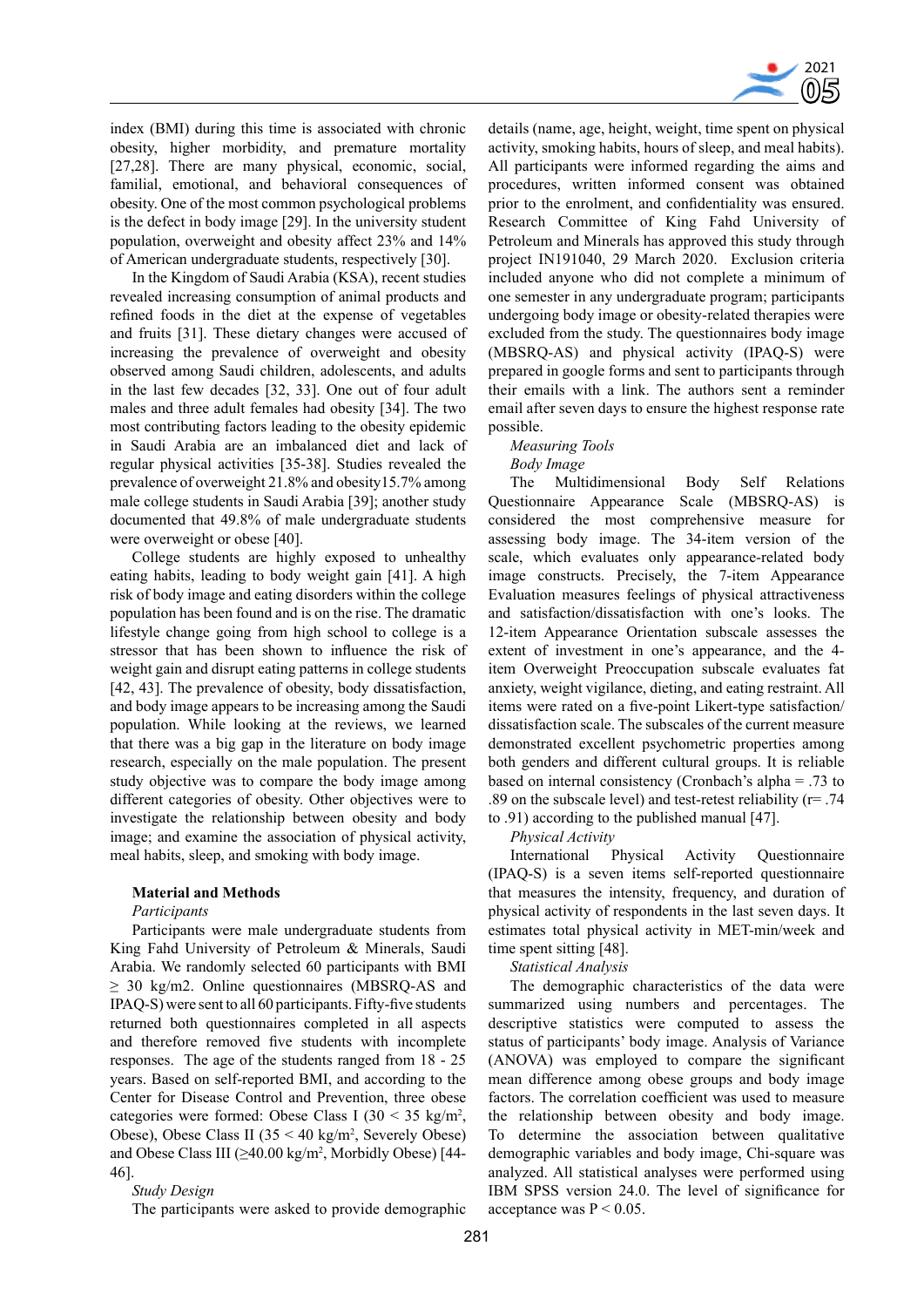

# **Results**

# *Demographic and other characteristics*

The mean age and BMI of participants were 19.67  $\pm$  0.90 and 34.98  $\pm$  4.47, respectively. Based on BMI, participants were categorized into Obese Class I (30< 35 kg/m2 ), Obese Class II (35<40 kg/m2 ) and Obese Class III  $(\geq 40 \text{ kg/m}^2)$ . Out of the total 55 participants, 26 (47.3%) participants were in Obese Class I, 18 (32.7%) in Obese Class II, and 11 (20%) in Obese Class III.

Descriptive statistics based on different obese categories were presented in Table 1. The majority of participants (89.1%) in the present study were not smoking. Half of the participants (50.9) took three meals daily, while 34.5% reported taking more than three meals every day. Concerning sleep, most participants (70.9%) reported having sufficient sleep  $(\geq 7$  hours). Participants were not active enough in the current study. More than half of the participants (56.4%) were low active, and only 7.3% were highly active. The mean body image score in this study was  $2.91 \pm 0.34$ .

*Comparison of Body Image among three classes of obesity*

Table 2 shows the comparison of Body Image among different categories of obesity. Participants in three obese groups were demographically similar with no significant difference age, F  $(2,52) = 0.436$ , p = 0.649. ANOVA revealed no significant difference for body image global score between categories of obesity,  $F(2,52) = 0.074$ ,  $p = 0.928$ . Further, no significant difference was found for scores of body image sub scales between obese categories. Appearance Evaluation, F  $(2,52) = 0.078$ ,  $p = 0.925$ , Appearance Orientation, F (2,52) = 1.162, p  $= 0.321$ , Body Areas Satisfaction, F (2,52) = 0.737, p = 0.484, Overweight Preoccupation F  $(2,52) = 0.668$ , p = 0.517 and Self Classified Weight, F  $(2,52) = 1.103$ , p = 0.340.

#### *Relationship of Obesity Categories and Body Image*

To examine relationship between body image and obesity, Pearson product moment correlation was employed. After analyzing data, we could not find

| Table 1. General and Demographic Characteristics of Participants |  |
|------------------------------------------------------------------|--|
|------------------------------------------------------------------|--|

|                                     | <b>Obese Class I</b>    | <b>Obese Class II</b>   | <b>Obese Class III</b>  |                  |
|-------------------------------------|-------------------------|-------------------------|-------------------------|------------------|
| <b>Participants Characteristics</b> | BMI ( $\text{kg/m}^2$ ) | BMI ( $\text{kg/m}^2$ ) | BMI ( $\text{kg/m}^2$ ) | <b>Total</b>     |
|                                     | (30 < 35)               | (35 < 40)               | (240)                   |                  |
| Participants n (%)                  | 26 (47.3)               | 18 (32.7)               | 11 (20)                 | 55               |
| <b>Mean BMI</b>                     | 31.02±0.96              | 38.74±1.37              | $41.93 \pm 2.17$        | $34.98 \pm 4.47$ |
| Age (Mean ± SD)                     | 19.61±0.63              | $19.83 \pm 1.24$        | 19.54±0.82              | $19.67 \pm 0.90$ |
| Smoking Status n (%)                |                         |                         |                         |                  |
| No Smoking                          | 21(80.8)                | 17(94.4)                | 11(110)                 | 49 (89.1)        |
| Smoking                             | 5(19.2)                 | 1(5.6)                  | 0(0)                    | 6(10.9)          |
| Meal Status n (%)                   |                         |                         |                         |                  |
| > 3 Meals                           | 11(42.3)                | 5(27.8)                 | 3(27.3)                 | 19 (34.5)        |
| 3 Meals                             | 12(11.5)                | 11(61.1)                | 5(45.5)                 | 28 (50.9)        |
| <3 Melas                            | 3(46.2)                 | 2(11.1)                 | 3(27.3)                 | 8(14.5)          |
| Sleep Status n (%)                  |                         |                         |                         |                  |
| >7 hrs Insufficient Sleep           | 7(26.9)                 | 3(16.7)                 | 6(54.5)                 | 16(29.1)         |
| ≥7 hrs Sufficient Sleep             | 19(73.1)                | 15(83.3)                | 5(45.5)                 | 39 (70.9)        |
| Physical Activity n (%)             |                         |                         |                         |                  |
| Low Active                          | 11(42.3)                | 12(66.7)                | 8(72.7)                 | 31(56.4)         |
| <b>Moderate Active</b>              | 13(50)                  | 4(22.2)                 | 3(27.3)                 | 20(36.4)         |
| <b>Highly Active</b>                | 2(7.7)                  | 2(11.1)                 | 0(0)                    | 4(7.3)           |
| <b>MET Minutes Per Week</b>         | 674.03± 1006.54         | 601.55±939.00           | 439.63±459.58           | 603.43±890.97    |
| Body Image (BI)                     |                         |                         |                         |                  |
| <b>BI Global Score</b>              | $2.92 \pm 0.39$         | $2.89 \pm 0.30$         | $2.93 \pm 0.27$         | $2.91 \pm 0.34$  |
| Appearance Evaluation               | $2.45 \pm 0.70$         | $2.38 \pm 0.72$         | $2.35 \pm 0.91$         | $2.41 \pm 0.74$  |
| <b>Appearance Orientation</b>       | 3.06±0.61               | $3.32 \pm 0.73$         | $3.32 \pm 0.56$         | $3.20 \pm 0.64$  |
| <b>Body Areas Satisfaction</b>      | 2.75±0.54               | $2.54 \pm 0.57$         | $2.69 \pm 0.58$         | $2.67 \pm 0.56$  |
| Overweight Preoccupation            | $2.66 \pm 0.68$         | $2.84 \pm 0.65$         | $2.93 \pm 0.88$         | $2.77 \pm 0.71$  |
| Self-Classified Weight              | $4.34 \pm 0.48$         | $4.52 \pm 0.49$         | $4.27 \pm 0.51$         | 4.39±0.49        |

Data is shown as mean ± standard deviation; categorical variables were shown as frequency (percent) and N number of participants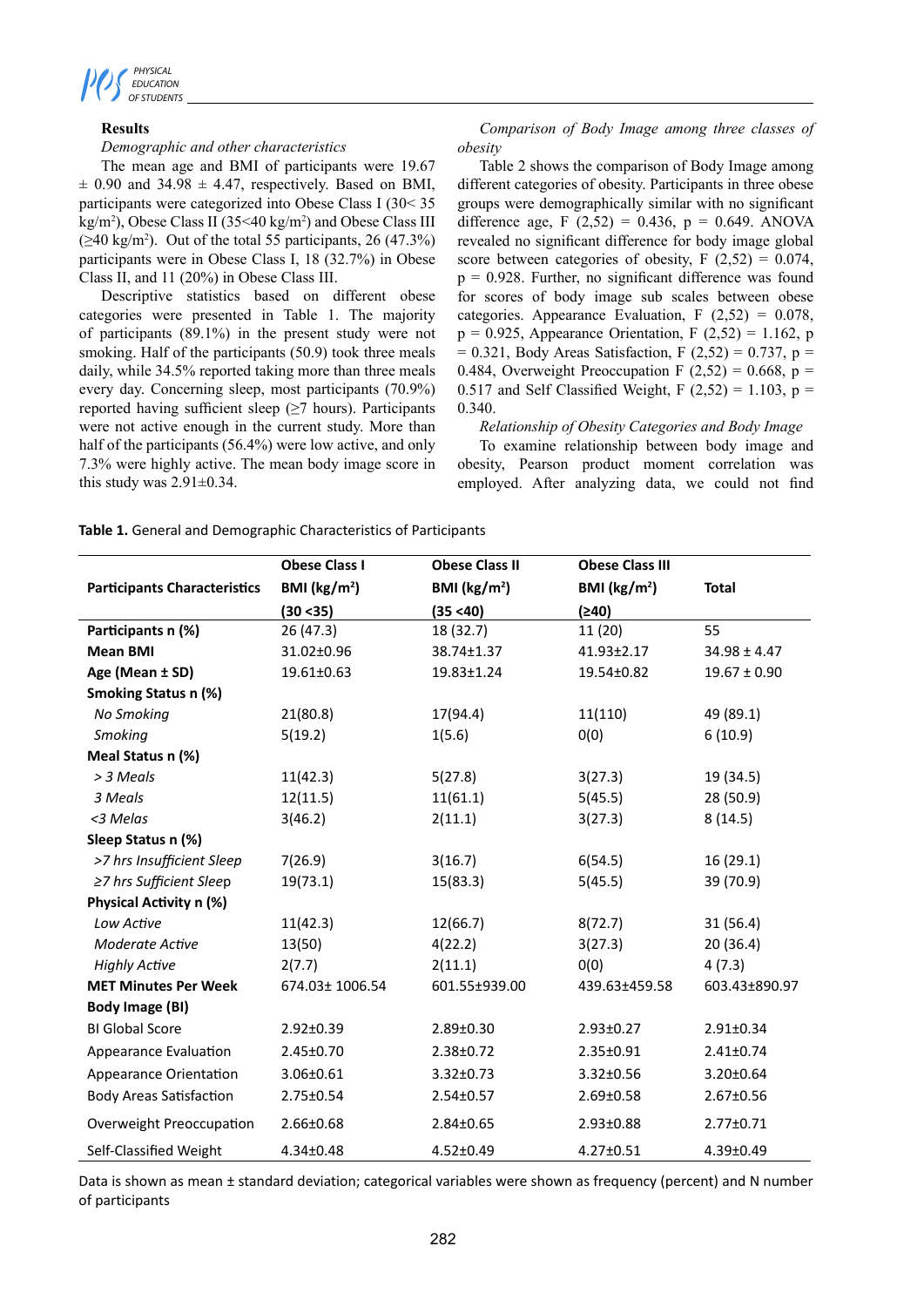

significant relationship between body image Global score and BMI ( $r = -0.00$ ,  $n = 55$ ,  $p = 0.998$ ).

*Association of Physical Activity, Sleep, Smoking and Meal Status with Body Image*

Chi-square was used to find the association between physical activity, sleep, smoking, meal status, and body image. We found a strong association of smoking with body image  $X(1) = 6.909$ , p=0.009. The statistical analysis of data could not establish any significant association of PA  $X(1) = 0.044$ , p=0.978; sleep  $X(1)$  $= 2.403$ , p=0.121; and number of meals  $X(1) = 0.654$ , p=0.721; with body image among obese individuals. Chi-Square data was presented in Table 3. The majority of participants (76.4%) had low body image. Data in Table 3 shows that the highest number of participants (43.5%) with low body image was in the moderately active group.

With regard to smoking majority of non-smokers (72.7%) had low body image in this study. Interestingly only (12.7%) participants who had high body image are consuming three meals a day. The majority of participants (58.2%) who were getting more than 7 hours of sleep had reported signs of low body image.

#### **Discussion**

Body image is an essential component of self-image. Obesity is a leading risk factor for premature mortality and numerous chronic health conditions that reduce the overall quality of life. The objective was to assess and compare the body image of young male students among different obese categories, investigate the relationship between body image and obesity, and examine the association of physical activity, meal habits, sleep, and smoking with body image.

Overall, the sample had a low body image when the overall means of each of the five body image subscales were examined. The mean for four of the five subscales was slightly above three; therefore, the participants were trending towards a more negative overall body image. The highest body image subscale mean was in the Self-Classified Weight Subscale, with a mean of 4.39, and the lowest mean, 2.41, was found in the

**Table 2.** ANOVA, Comparison of Body Image among different obese category

| Variable                       | <b>Obese Class I</b> | <b>Obese Class II</b> | <b>Obese Class III</b> | P Value |
|--------------------------------|----------------------|-----------------------|------------------------|---------|
| <b>BI Global Score</b>         | $2.92 \pm 0.39$      | $2.89 \pm 0.30$       | $2.93 \pm 0.27$        | 0.928   |
| Appearance Evaluation          | $2.45 \pm 0.70$      | $2.38 + 0.72$         | $2.35 \pm 0.91$        | 0.925   |
| Appearance Orientation         | $3.06 \pm 0.61$      | $3.32 \pm 0.73$       | $3.32 \pm 0.56$        | 0.321   |
| <b>Body Areas Satisfaction</b> | $2.75 \pm 0.54$      | $2.54 \pm 0.57$       | $2.69 \pm 0.58$        | 0.484   |
| Overweight Preoccupation       | $2.66 \pm 0.68$      | $2.84 \pm 0.65$       | $2.93 \pm 0.88$        | 0.517   |
| Self-Classified Weight         | $4.34 \pm 0.48$      | $4.52 \pm 0.49$       | $4.27 \pm 0.51$        | 0.340   |
|                                |                      |                       |                        |         |

*Data is shown as mean ± standard deviation*

**Table 3.** Association of Physical Activity, Sleep, Meal Status and Smoking with Body Image (Chi Square)

| <b>Variables</b>                     | High Body Image, n (%) | Low Body Image, n (%) | P Value  |  |
|--------------------------------------|------------------------|-----------------------|----------|--|
| Overall                              | 13(23.6)               | 42(76.4)              |          |  |
| <b>Physical Activity (PA)</b>        |                        |                       |          |  |
| <b>Highly Active</b>                 | 1(1.8)                 | 3(5.5)                |          |  |
| Moderate Active                      | 7(12.7)                | 24(43.6)              | 0.978    |  |
| Low Active<br><b>Smoking</b>         | 5(9.1)                 | 15(27.13)             |          |  |
| Non-Smoking                          | 9(16.4)                | 40(72.7)              | $0.009*$ |  |
| <b>Smoking</b><br><b>Meal Status</b> | 4(7.3)                 | 2(3.6)                |          |  |
| <3 Melas                             | 5(9.1)                 | 14(25.5)              |          |  |
| > 3 Meals                            | 1(1.8)                 | 7(12.7)               |          |  |
| 3 Meals                              | 7(12.7)                | 21(38.2)              | 0.721    |  |
| <b>Sleep Status</b>                  |                        |                       |          |  |
| >7 hours Insufficient Sleep          | 6(10.9)                | 10(18.2)              | 0.121    |  |
| $\geq$ 7 hours Sufficient Sleep      | 7(12.7)                | 32(58.2)              |          |  |

*Data is shown numbers (n) and percentages (%)*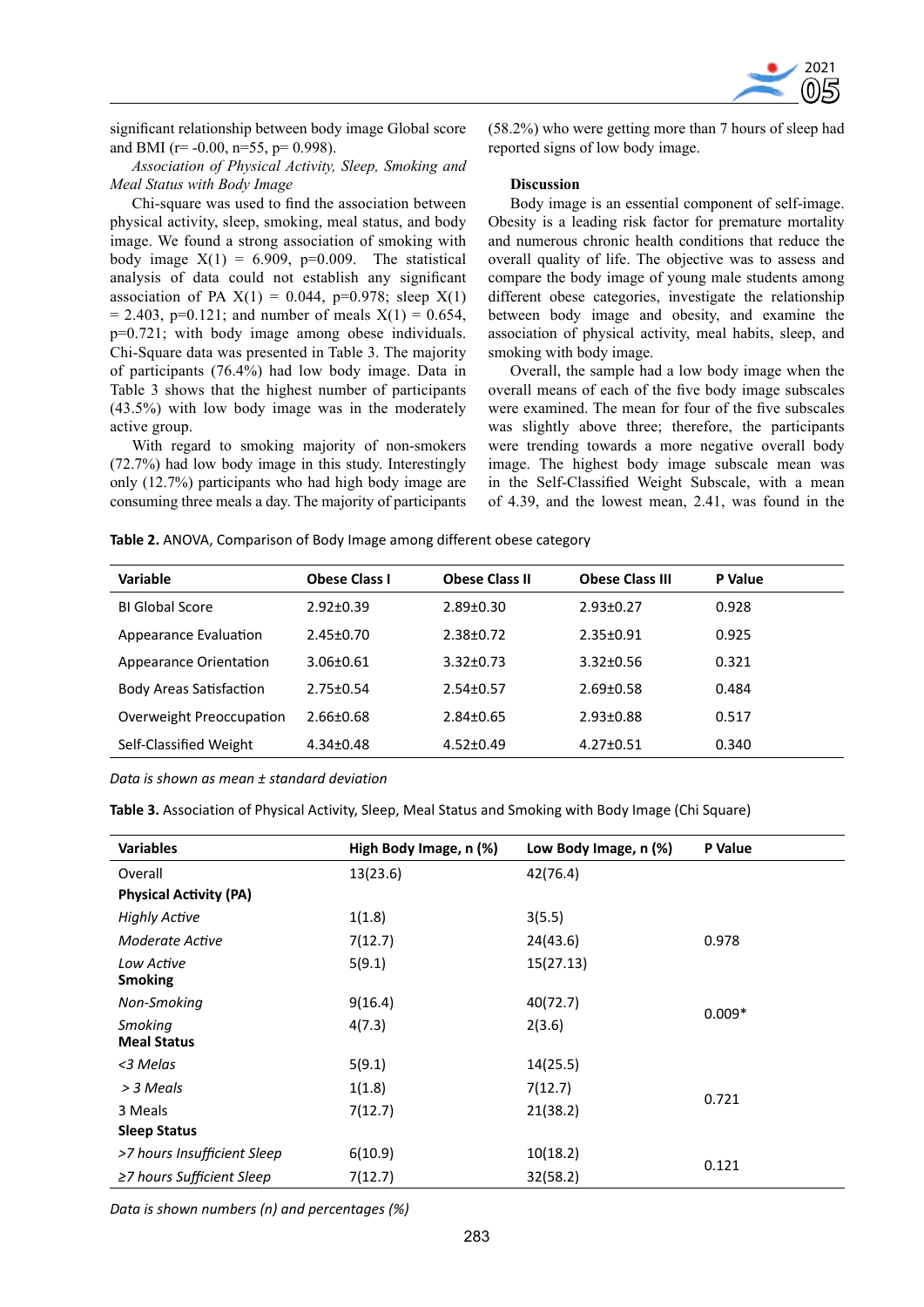Appearance Evaluation Subscale. These values indicate that participants believed their current weight status was similar to how others perceive them as obese. Lower scores on Appearance Evaluation means unhappiness with physical appearance or dissatisfaction individuals are with their looks.

In our study, most university obese male youth are less physically active 56.4%, and only 7.3% were highly active as per the MET minutes per week. Results reported that 85.4% of participants were taking three or more meals per day. Regarding sleeping time, 70.9% of participants have a sufficient sleep that is  $\geq 7$  hours sufficient sleep. Interesting to note that the majority of the obese students, 89.1% were non-smokers.

The results of the study revealed that participants had high scores on appearance orientation and body area satisfaction. However, no significant difference was observed that reflects how they pay attention to their appearance and engage in extensive grooming behaviors. They contented with most areas of their body. In the current study, most of the students were enrolled in freshman courses, and Blair and colleagues reported that freshman courses were at higher risk for eating disorders and body shape dissatisfaction [49]. The study results revealed no significant differences in body image global score and its subscales among different categories of obesity.

Scores in all three categories were quite similar to each other. This homogeneity may have affected the body image. Further, no significant relationship between body image and obesity was observed. In this study, participants were all obese, so they had no considerable variability in body mass index. Body image is the subjective component of one's body image and the degree of satisfaction with one's body size or specific body parts [50]. Another reason may be shortcomings in self-reporting by the participants, while self-reporting participants may overestimate and underestimate psychopathology [51].

The study did not find any significant relationship between the level of physical activity and body image. Based on the results from the number of days engaged in physical activity and the number of minutes per day, many of the students in this study were not meeting the American College of Sports Medicine recommendations on physical activity. Studies have also found that physical activity behaviors decrease during the transition from high school to college [52, 53], partly explaining why the college population sampled was not meeting physical activity requirements.

Previous research has found that students engage in intense study periods, often working long hours and neglecting diet and appearance [54]. A recent study on the male population revealed no relationship between physical activity and body image satisfaction [55]. Findings of previous studies on athletes noted that although athletes engage in high levels of physical activity, they can also report body image dissatisfaction depending on the type of sport [56-59]. The relationship between physical activity and body image satisfaction is neither simple nor direct.

The majority of participants getting sufficient sleep seven hours or more, but it was observed that no significant association with body image. The result was not in line with our findings; previous studies found that bodyweight dissatisfaction has been associated with sleep impairment [60].

In the present study, 65.4% of participants take three or more meals per day. However, no significant association of meals with body image recognized. Our finding did not support previous study that suggested meal patterns and food consumption were associated with body dissatisfaction and overfat status among adolescents [60]. Some previous studies reflect that the number of meals taken a day was inversely related to obesity [61- 63]. Body image (dis)satisfaction and perception were associated with food consumption (processed foods and ultra-processed food) [64].

It is fascinating those participants in this study, 89.1% student population, were not smoking. The percentage of non-smokers was similar to an earlier study conducted on university males in Saudi Arabia [65]. The results of the study revealed that a strong association between smoking and body image.

# *Limitations and Implications*

One limitation of the study was that a convenience sample was utilized. The sample of this study is undergraduate students from just one university in the eastern province of Saudi Arabia; thus, generalization of results was not recommended. As in any study that relies on self-report, there are questions of possible bias, including the possibility of the students' overestimating or underestimating specific behaviors associated with participation in physical activities and body weight. We recommend conducting studies with a more heterogeneous sample. More awareness of university support services needs to be present across the campus. The university need to encourage physical activity healthy and eating behaviors. More awareness of healthy food items throughout campus dining centers would encourage on-campus students to make healthier choices. We also recommend special programs on body image, weight management, and nutrition management for obese students to improve their quality of life.

#### **Conclusions**

The university students exhibited low body image. Higher mean scores on Self-Classified Weight describe how individuals perceive their weight and how they believe others perceive it. The low scores on Appearance Evaluation determine unhappiness with their physical appearance. The results indicated no significant difference between obese categories and body image. No correlation was established between obesity and body image. A high percentage of the students' population is not smoking. The university needs to encourage physical activity and healthy eating behavior. Body image is viewed as a multidimensional concept, and to understand better needs more interventional studies.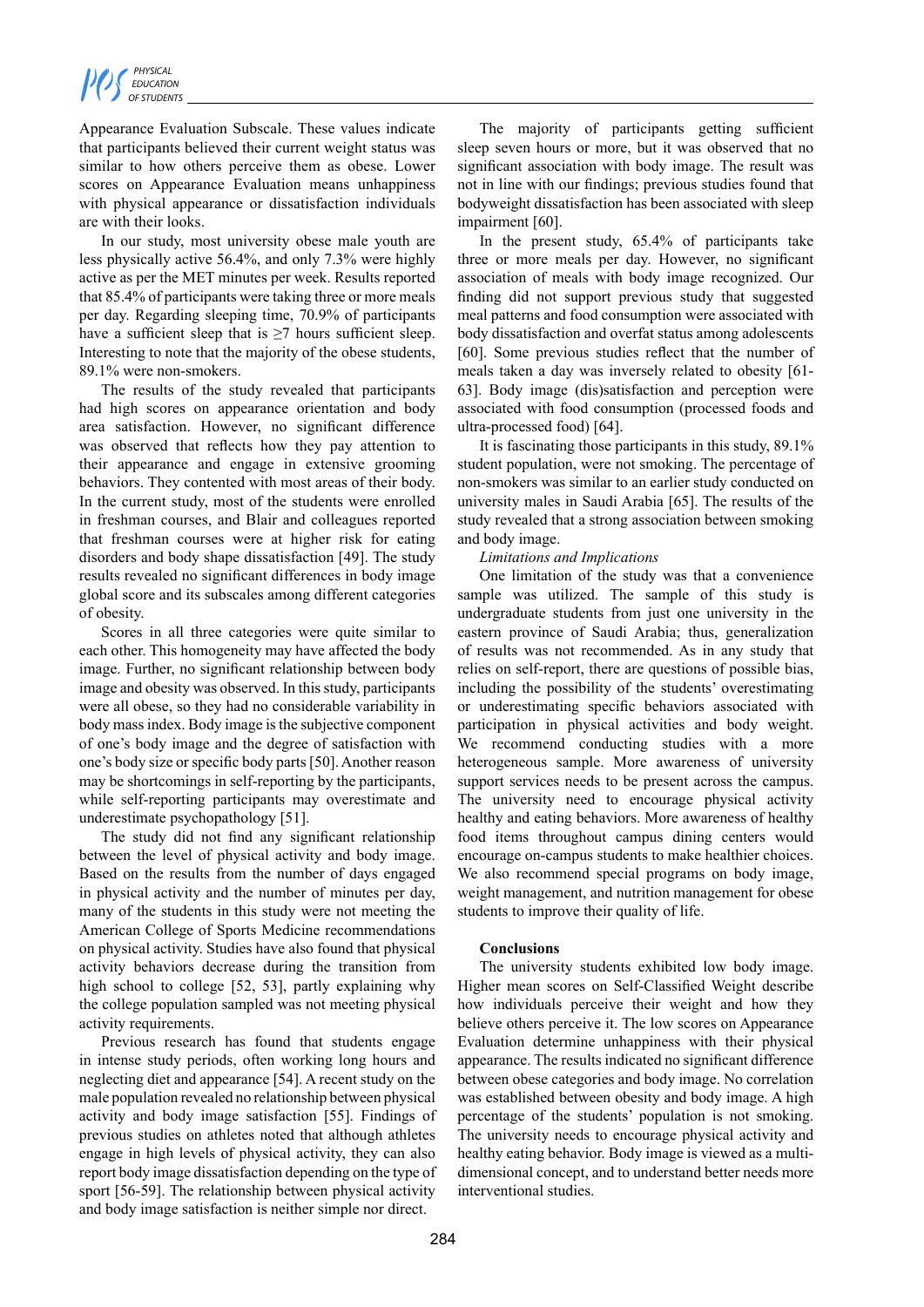

#### **Acknowledgment**

"The authors would like to acknowledge the support provided by the Deanship of Scientific Research (DSR) at King Fahd University of Petroleum & Minerals (KFUPM)

#### **References**

- 1. Cash TF, Smolak L, editors. Body image: A handbook of science, practice, and prevention. Guilford press; 2011.
- 2. Yetzer EA, Schandler S, Root TL, Turnbaugh K. Self-concept and body image in persons who are spinal cord injured with and without lower limb amputation. *SCI Nursing: a Publication of the American Association of Spinal Cord Injury Nurses*. 2003;20(1):18–23.
- 3. Thompson JK, Heinberg LJ, Altabe M, Tantleff-Dunn S. *Exacting beauty: Theory, assessment, and treatment of body image disturbance.* Washington: American Psychological Association; 1999. https://doi.org/10.1037/10312-000
- 4. Offman HJ, Bradley SJ. Body image of children and adolescents and its measurement: an overview. *Can J Psychiatry*. 1992;37(6):417–22. https://doi.org/10.1177/070674379203700612
- 5. Thompson JK. *Body image disturbance: Assessment and treatment.* Pergamon Press; 1990.
- 6. Altabe MN, Thompson JK. Advances in the assessment of body image disturbance: Implications for treatment strategies. *Innovations in Clinical Practice,* 1995:89.
- 7. Macedo TT, Portela PP, Palamira CS, Mussi FC. Obese people's perception of their own bodies. *Escola Anna Nery*. 2015;19:505–10. https://doi.org/10.5935/1414-8145.20150067
- 8. Mehrdad N, Abbasi NH, Nasrabadi AN. The Hurt of Judgment in Excessive Weight Women: A Hermeneutic Study. *Global Journal of Health Science*. 2015;7(6):263.
- 9. Cash TF. The influence of sociocultural factors on body image: Searching for constructs. *Clinical Psychology: Science and Practice,* 2005;12(4): 438. https://doi.org/10.1093/clipsy.bpi055
- 10.LeondariA. The importance of body image for the psychological health of young men and women: counseling interventions. *Hellenic Journal of Psychology*.2011;8:309–337.
- 11.Ahmad S, Waller G, Verduyn C. Eating attitudes and body satisfaction among Asian and Caucasian adolescents. *Journal of adolescence,* 1994;17(5):461–70. https://doi.org/10.1006/jado.1994.1039
- 12.Stowers DA, Durm MW. Does self-concept<br>depend on body image? A gender analysis. depend on body image? A gender analysis. *Psychological Reports*. 1996;78(2):643–6. https://doi.org/10.2466/pr0.1996.78.2.643
- 13.Webster J, Tiggemann M. The relationship between women's body satisfaction and self-image across the life span: The role of cognitive control. *The Journal of Genetic Psychology,* 2003;164(2):241–52. https://doi.org/10.1080/00221320309597980
- 14.Corning AF, Krumm AJ, Smitham LA. Differential social comparison processes in women with and without eating disorder symptoms. *Journal of Counseling Psychology,* 2006;53(3): 338. https://doi.org/10.1037/0022-0167.53.3.338
- 15.Green SP, Pritchard ME. Predictors of body image dissatisfaction in adult men and women. *Social Behavior and Personality: an International Journal*, 2003;31(3):215–22. https://doi.org/10.2224/sbp.2003.31.3.215
- 16.Forman M, Davis WN. Characteristics of middle-

for funding this work through project No. SB191040."

#### **Conflict of interests**

The authors have no conflict of interests to declare.

aged women in inpatient treatment for eating<br>disorders. *Eating Disorders*, 2005;13(3):231–43. disorders. *Eating Disorders*, 2005;13(3):231–43. https://doi.org/10.1080/10640260590932841

- 17.Jaeger B, Ruggiero GM, Edlund B, Gomez-Perretta C, Lang F, Mohammadkhani P, Sahleen-Veasey C, Schomer H, Lamprecht F. Body dissatisfaction and its interrelations with other risk factors for bulimia nervosa in 12 countries. *Psychotherapy and Psychosomatics*, 2002;71(1):54–61. https://doi.org/10.1159/000049344
- 18.Tylka TL. The Relation between body dissatisfaction and eating disorder symptomatology: An analysis of moderating variables. *Journal of Counseling Psychology*. 2004;51(2): 178. https://doi.org/10.1037/0022-0167.51.2.178
- 19.Woodside BD, Staab R. Management of psychiatric comorbidity in anorexia nervosa and bulimia nervosa. *CNS drugs,* 2006;20(8):655–63. https://doi.org/10.2165/00023210-200620080-00004
- 20.Collaboration NR, NCD Risk Factor Collaboration. Worldwide trends in body-mass index, underweight, overweight, and obesity from 1975 to 2016: a pooled analysis of 2416 population-based measurement studies in 128.9 million children, adolescents, and adults. *Lancet,* 2017;390(10113):2627–42.
- 21.Gehrman CA, Hovell MF, Sallis JF, Keating K. The effects of a physical activity and nutrition intervention on body dissatisfaction, drive for thinness, and weight concerns in pre-adolescents. *Body Image,* 2006;3(4):345–51. https://doi.org/10.1016/j.bodyim.2006.07.006
- 22.Swift DL, Johannsen NM, Lavie CJ, Earnest CP, Church TS. The role of exercise and physical activity in weight loss and maintenance. *Progress in Cardiovascular Diseases,* 2014;56(4):441–7. https://doi.org/10.1016/j.pcad.2013.09.012
- 23.Gebrie A, Alebel A, Zegeye A, Tesfaye B, Ferede A. Prevalence and associated factors of overweight/ obesity among children and adolescents in Ethiopia: a systematic review and meta-analysis. *BMC Obes*, 2018;5:19. https://doi.org/10.1186/s40608-018-0198-0
- 24.Grasdalsmoen M, Eriksen HR, Lønning KJ, Sivertsen B. Physical exercise and body-mass index in young adults: a national survey of Norwegian university students. *BMC Public Health*, 2019;19(1):1–9. https://doi.org/10.1186/s12889-019-7650-z
- 25.Peterson NE, Sirard JR, Kulbok PA, DeBoer MD, Erickson JM. Sedentary behavior and physical activity of young adult university students. *Research in Nursing & Health,* 2018;41(1):30–8. https://doi.org/10.1002/nur.21845
- 26.World Health Organization. Global action plan for the prevention and control of noncommunicable diseases 2013- 2020. *World Health Organization*; 2013.
- 27.Hirko KA, Kantor ED, Cohen SS, Blot WJ, Stampfer MJ, Signorello LB. Body mass index in young adulthood, obesity trajectory, and premature mortality. *American Journal of Epidemiology,* 2015;182(5):441–50. https://doi.org/10.1093/aje/kwv084
- 28.Zheng Y, Manson JE, Yuan C, Liang MH, Grodstein F, Stampfer MJ, Willett WC, Hu FB. Associations of weight gain from early to middle adulthood with major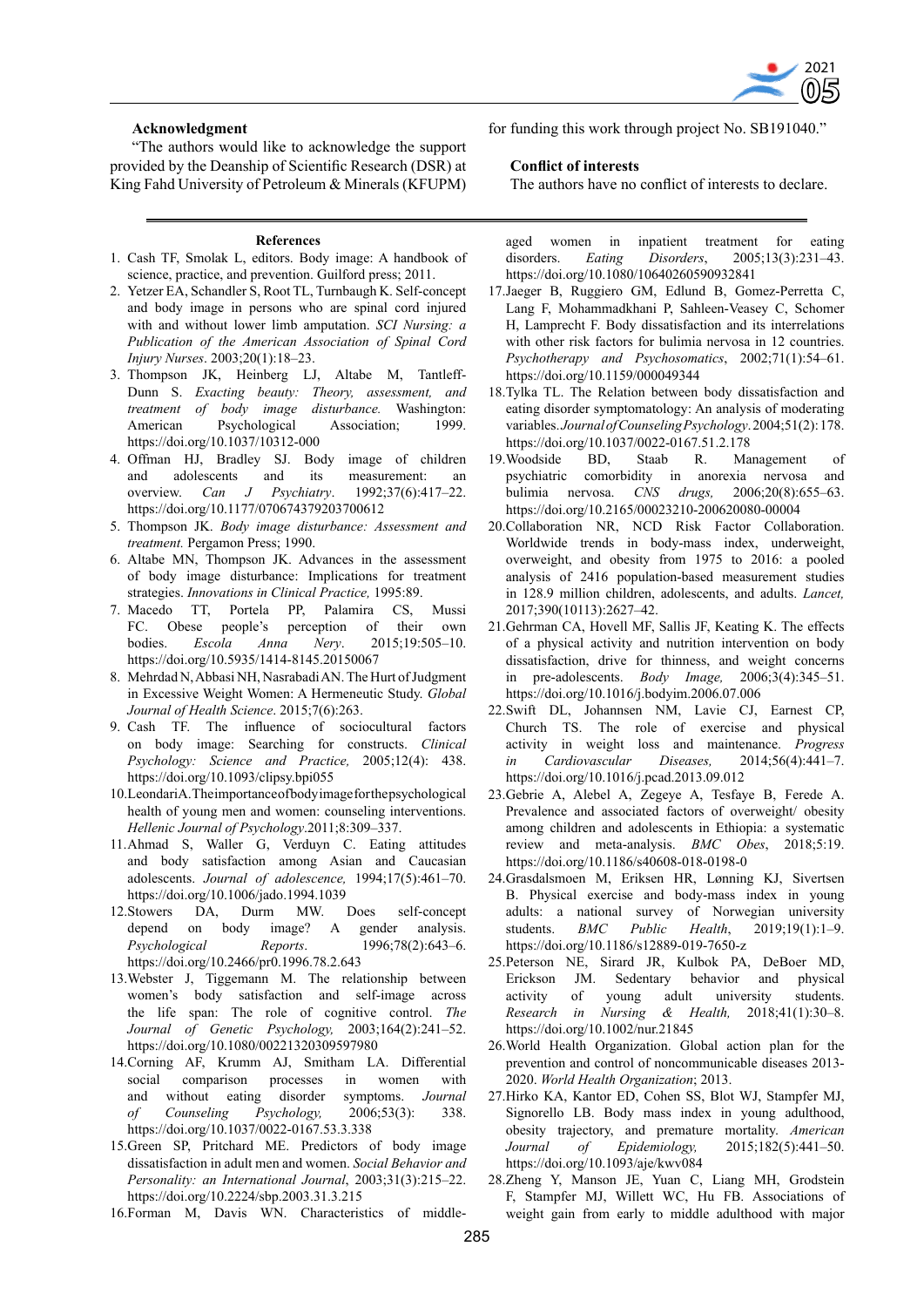

health outcomes later in life. *Jama*. 2017;318(3):255-69. https://doi.org/10.1001/jama.2017.7092

- 29.Sabiston DC, Townsend CM, Beauchamp RD, Evers BM, Mattox KL. Sabiston textbook of surgery: the biological basis of modern surgical practice. Wb Saunders; 2001.
- *30.American College Health Association. National college health assessment II: Reference group executive summary fall edn.* American College Health Association; 2018.
- 31.Amin TT, Al-Sultan AI, Ali A. Overweight and obesity and their relation to dietary habits and socio-demographic characteristics among male primary school children in Al-Hassa, Kingdom of Saudi Arabia. *Eur J Nutr*, 2008;47:310–8. https://doi.org/10.1007/s00394-008-0727-6
- 32.Al-Nozha MM, Al-Mazrou YY, Al-Maatouq MA, Arafah MR, Khalil MZ, Khan NB, Al-Marzouki K, Abdullah MA, Al-Khadra AH, Al-Harthi SS, Al-Shahid MS. Obesity in Saudi Arabia. *Saudi Medical Journal,* 2005;26(5):824–9.
- 33.Al-Hazzaa HM. Rising trends in BMI of Saudi adolescents: evidence from three national cross sectional studies. *Asia Pacific Journal of Clinical Nutrition*, 2007;16(3).
- 34.Memish ZA, El Bcheraoui C, Tuffaha M, Robinson M, Daoud F, Jaber S, et al. Obesity and Associated Factors — Kingdom of Saudi Arabia, 2013. *Prev Chronic Dis*, 2014;11:140236. https://doi.org/10.5888/pcd11.140236
- 35.Al-Baghli NA, Al-Ghamdi AJ, Al-Turki KA, El-Zubaier AG, Al-Ameer MM, Al-Baghli FA. Overweight and obesity in the eastern province of Saudi Arabia. *Saudi Medical Journal,* 2008;29(9):1319–25.
- 36.Horaib B, Al-Khashan HI, Mishriky AM, Selim MA, AlNowaiser N, BinSaeed AA, Alawad AD, Al-Asmari AK, AlQumaizi K. Prevalence of obesity among military personnel in Saudi Arabia and associated risk factors. *Saudi Medical Journal,* 2013;34(4):401–7.
- 37.Aljassim H, Jradi H. Childhood overweight and obesity among the Saudi population: a case-control study among school children. *J Health Popul Nutr*, 2021;40:15. https://doi.org/10.1186/s41043-021-00242-1
- 38.Al-Hazzaa HM, Abahussain NA, Al-Sobayel HI, Qahwaji DM, Musaiger AO. Lifestyle factors associated with overweight and obesity among Saudi adolescents. *BMC Public Health*, 2012;12:354. https://doi.org/10.1186/1471-2458-12-354
- 39.Al-Rethaiaa AS, Fahmy A-EA, Al-Shwaiyat NM. Obesity and eating habits among college students in Saudi Arabia: a cross sectional study. *Nutr J*, 2010;9:39. https://doi.org/10.1186/1475-2891-9-39
- 40.Antony VC, Tomar R. A comparative analysis of participation motivation to physical activity and sports among university students. *Journal of Sport and Health,* 2016;7(1):2–13. https://doi.org/10.18848/2381-7070/CGP/v07i01/1-13
- 41.Mehrdad N, Abbasi NH, Nasrabadi AN. The Hurt of Judgment in Excessive Weight Women: A Hermeneutic Study. *Global Journal of Health Science,* 2015;7(6): 263. https://doi.org/10.5539/gjhs.v7n6p263
- 42.Pritchard M, Wilson G. Comparing sources of stress in college student athletes and non-athletes. Athletic Insight: *The Online Journal of Sports Psychology,* 2005;5(1):1–8.
- 43.Malinauskas BM, Raedeke TD, Aeby VG, Smith JL, Dallas MB. Dieting practices, weight perceptions, and body composition: a comparison of normal weight, overweight, and obese college females. *Nutrition Journal,* 2006;5(1):1–8. https://doi.org/10.1186/1475-2891-5-11
- *44.Defining Adult Overweight & Obesity*. [Internet]. 2021 [updated 2021 Jun 15; cited 2021 Sep 13]. Available from: https://www.cdc.gov/obesity/adult/defining.html
- 45.Weir CB, Jan A. *BMI classification percentile and cut off points.* StatPearls Publishing LLC; 2019.
- 46.National Heart, Lung, and Blood Institute. Classification of overweight and obesity by BMI, waist circumference, and associated disease risks. [Internet]. 2021 [updated 2021 Jun 15; cited 2021 Sep 13]. Available from: http:// www.nhlbi. nih.gov/health/public/heart/obesity/lose wt/bmi dis.htm
- 47.Cash TF. *Multidimensional Body-Self Relations Questionnaire*, 2018. https://doi.org/10.1037/t08755-000
- 48.Craig C, Marshall A, Sjostrom M, Bauman A, Lee P, Macfarlane D, Lam T, Stewart S. International Physical Activity Questionnaire-Short Form. *J Am Coll Health.* 2017;65(7):492–501.
- 49.Blair L, Aloia CR, Valliant MW, Knight KB, Garner JC, Nahar VK. Association between athletic participation and the risk of eating disorder and body dissatisfaction in college students. *International Journal of Health Sciences*, 2017;11(4):8.
- 50.Cash TF, Pruzinsky T. *Body Image: A Handbook of Theory, Research, and Clinical Practice.* New York, NY, USA: Guilford Press; 2002.
- 51.Hilbert A, De Zwaan M, Braehler E. How frequent are eating disturbances in the population? Norms of the eating disorder examination-questionnaire. *PloS one*. 2012;7(1): e29125. https://doi.org/10.1371/journal.pone.0029125
- 52.Han JL, Dinger MK, Hull HR, Randall NB, Heesch KC, Fields DA. Changes in women's physical activity during the transition to college. *American Journal of Health Education*. 2008;39(4):194–9. https://doi.org/10.1080/19325037.2008.10599038
- 53.Kwan MY, Faulkner GE. Perceptions and barriers to physical activity during the transition to university. *American Journal of Health Studies,* 2011;26(2).
- 54.Corbin WR, Farmer NM, Nolen-Hoekesma S. Relations among stress, coping strategies, coping motives, alcohol consumption and related problems: A mediated moderation model. *Addictive Behaviors,* 2013;38(4):1912–9. https://doi.org/10.1016/j.addbeh.2012.12.005
- 55.Leng HK, Phua PY, Yang Y. Body image, physical activity and sport involvement: A study on gender differences. Physical Culture and Sport. *Studies and Research*, 2020; 85: 40–49. https://doi.org/10.2478/pcssr-2020-0005
- 56.Abbott BD, Barber BL. Differences in functional and aesthetic body image between sedentary girls and girls involved in sports and physical activity: Does sport type make a difference?. *Psychology of sport and exercise,* 2011;12(3):333–42. https://doi.org/10.1016/j.psychsport.2010.10.005
- 57.Kantanista A, Glapa A, Banio A, Firek W, Ingarden A, Malchrowicz-Mośko E, et al. Body Image of Highly Trained Female Athletes Engaged in Different Types of Sport. *BioMed Research International*, 2018;2018:1–8. https://doi.org/10.1155/2018/6835751
- 58.Nerini A. Media influence and body dissatisfaction in preadolescent ballet dancers and non-physically active girls. *Psychology of Sport and Exercise,* 2015;20:76–83. https://doi.org/10.1016/j.psychsport.2015.04.011
- 59.Swami V, Steadman L, Tovée MJ. A comparison of body size ideals, body dissatisfaction, and media influence between female track athletes, martial artists, and non-athletes. *Psychology of Sport and Exercise,* 2009;10(6):609–14. https://doi.org/10.1016/j.psychsport.2009.03.003
- 60.Matias TD, Silva KS, Duca GF, Bertuol C, Lopes MV, Nahas MV. Attitudes towards body weight dissatisfaction associated with adolescents' perceived health and sleep